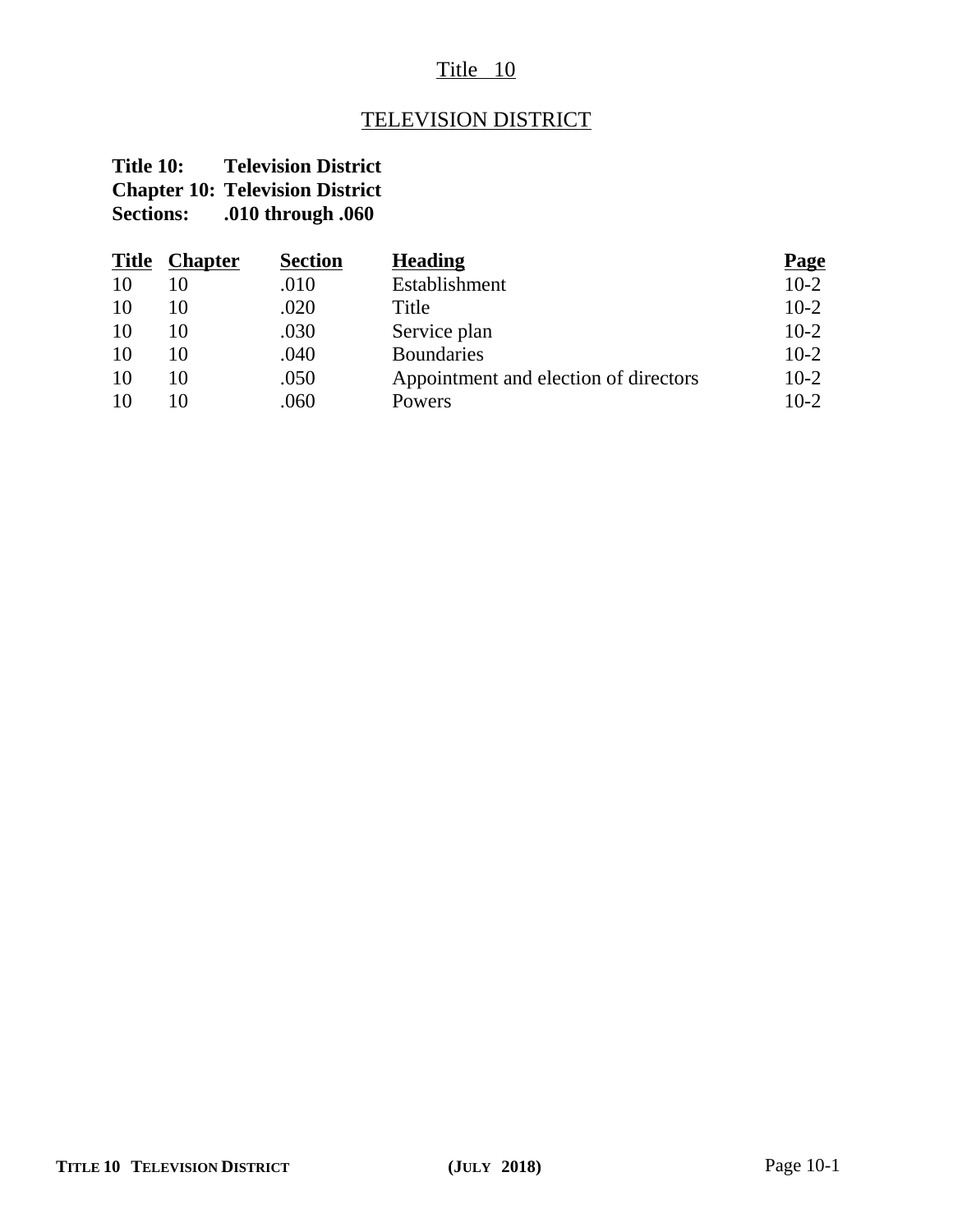### Chapter 10 - TELEVISION DISTRICT

### .010 Establishment

There is established a nonprofit television district for the entire area of the County.

#### .020 Title

The television district shall be known as the "Eureka County Television District."

#### .030 Service plan

The service plan for the County Television District, hereinafter known as the "District," does not contravene any of the criteria enumerated in N.R.S. 308.060(1), and conforms to N.R.S. 308.030(1).

#### .040 Boundaries

The boundaries of the District shall embrace all of the area lying and being within the boundaries of the County which are serviceable.

#### .050 Appointment and election of directors

The District shall have a total number of five (5) Directors. The first Directors shall be appointed by the Eureka Board of County Commissioners; thereafter, Directors shall be elected from qualified electors residing within the District.

#### .060 Powers

- A. The District shall have all powers necessary to furnish adequate television broadcast coverage within the District boundaries. Said powers shall comprise all those enumerated in N.R.S. 318.1192.
- B. The District shall have power to:
	- 1. Acquire television broadcast, transmission and relay improvements;
	- 2. Levy and collect general (ad valorem) taxes on and against all taxable property lying and being within the District in payment for broadcasts supplied by the District as provided in N.R.S. 318.225 and 318.230;
	- 3. The District shall not have the power, in connection with the basic power stated in this section, to borrow money which loan is evidenced by the issuance of any general obligation bonds or other general obligations of the District.